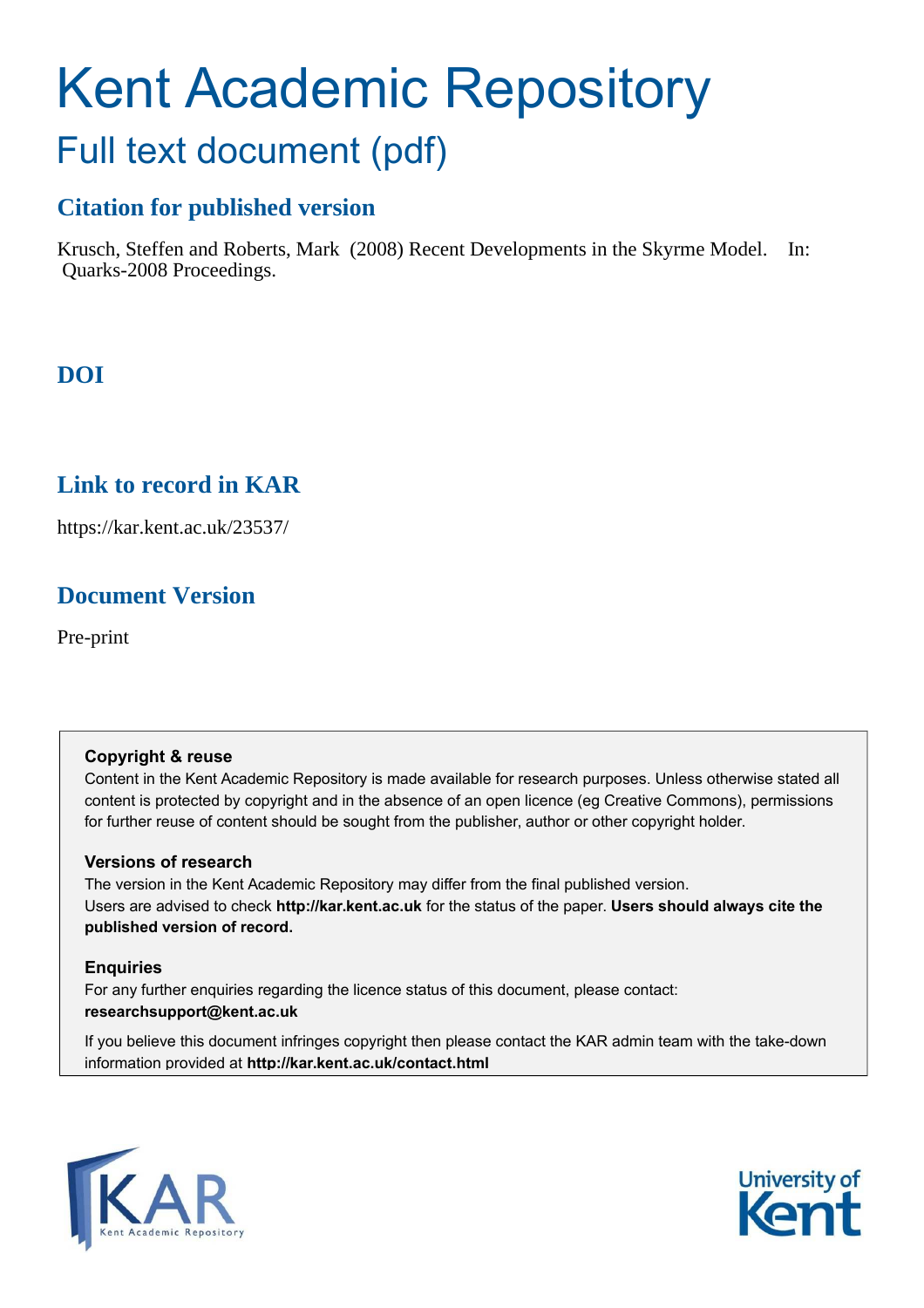# <span id="page-1-1"></span><span id="page-1-0"></span>Recent Developments in the Skyrme Model

Steffen Krusch<sup>a</sup><sup>\*</sup>, Mark Roberts<sup>b†</sup>

<sup>a</sup> Institute of Mathematics, University of Kent, Canterbury CT2 7NF, United Kingdom  $b$ Department of Mathematics, University of Surrey, Guildford, GU2  $7XH$ , Surrey, United Kingdom

September 2008

#### Abstract

In this talk, we describe recent developments in the Skyrme model. Our main focus is on discussing various effects which need to be taken into account, when calculating the properties of light atomic nuclei in the Skyrme model. We argue that an important step is to understand "spinning Skyrmions" and discuss the theory of relative equilibria in this context.

#### 1 Introduction

The Skyrme model is a classical field theory modelling the strong interaction between atomic nuclei [\[1\]](#page-7-0). It has to be quantized in order to compare it to nuclear physics. Since Adkins et al. [\[2,](#page-7-1) [3\]](#page-7-2) quantized the translational and rotational zero-modes of the  $B=1$ , a lot of progress has been made in understanding both the classical solutions of the Skyrme model and the quantization of Skyrmions. The rational map ansatz [\[4\]](#page-7-3) gives a very successful approximation to Skyrmions when the pion mass is zero and helped finding all the Skyrmions up to baryon number  $B = 22$ , [\[5\]](#page-7-4). It was shown in [\[6\]](#page-7-5) that solitons in scalar field theories can consistently be quantized as fermions provided that the fundamental group of configuration space has a  $\mathbb{Z}_2$  subgroup generated by a loop in which two identical solitons are exchanged. Noting that such loops arise from the symmetries of classical Skyrme configurations lead to the calculation of the quantum ground states up to  $B = 22$ , [\[7,](#page-7-6) [8\]](#page-7-7). Currently, there is a lot of interest in understanding light atomic nuclei with the aid of the Skyrme model. Now, the focus has shifted to understanding excited states and making quantitative predictions about their excitation energies. There are a number of issues which need to be taken into account. The Skyrme model only has three parameters. Traditionally, the value of [\[2,](#page-7-1) [3\]](#page-7-2) have been used, but there are now a number of separate arguments why different values of the Skyrme parameters should be used instead, [\[9,](#page-7-8) [10\]](#page-7-9). It was also discovered that the pion mass has a big influence on the shape of Skyrmions, [\[11,](#page-7-10) [12,](#page-7-11) [13\]](#page-7-12), in particular for  $B > 7$ . Finally, it is important to take into account that Skyrmions change their shape when they rotate, see [\[9,](#page-7-8) [14\]](#page-7-13) for a discussion of  $B = 1$ . In this talk, we describe how the theory of relative equilibria [\[15,](#page-8-0) [16,](#page-8-1) [17\]](#page-8-2) may shed light on spinning Skyrmions.

The talk is organized as follows. Section [2](#page-1-0) gives a brief introduction to the Skyrme model, the rational map ansatz and the quantization of Skyrmions. In Section [3,](#page-5-0) we discuss the theory of relative equilibria. The final section describes preliminary results of applying the theory of relative equilibria to the Skyrme model and gives an outlook to future work.

<sup>∗</sup> e-mail: S.Krusch@kent.ac.uk

<sup>†</sup> e-mail: M.Roberts@surrey.ac.uk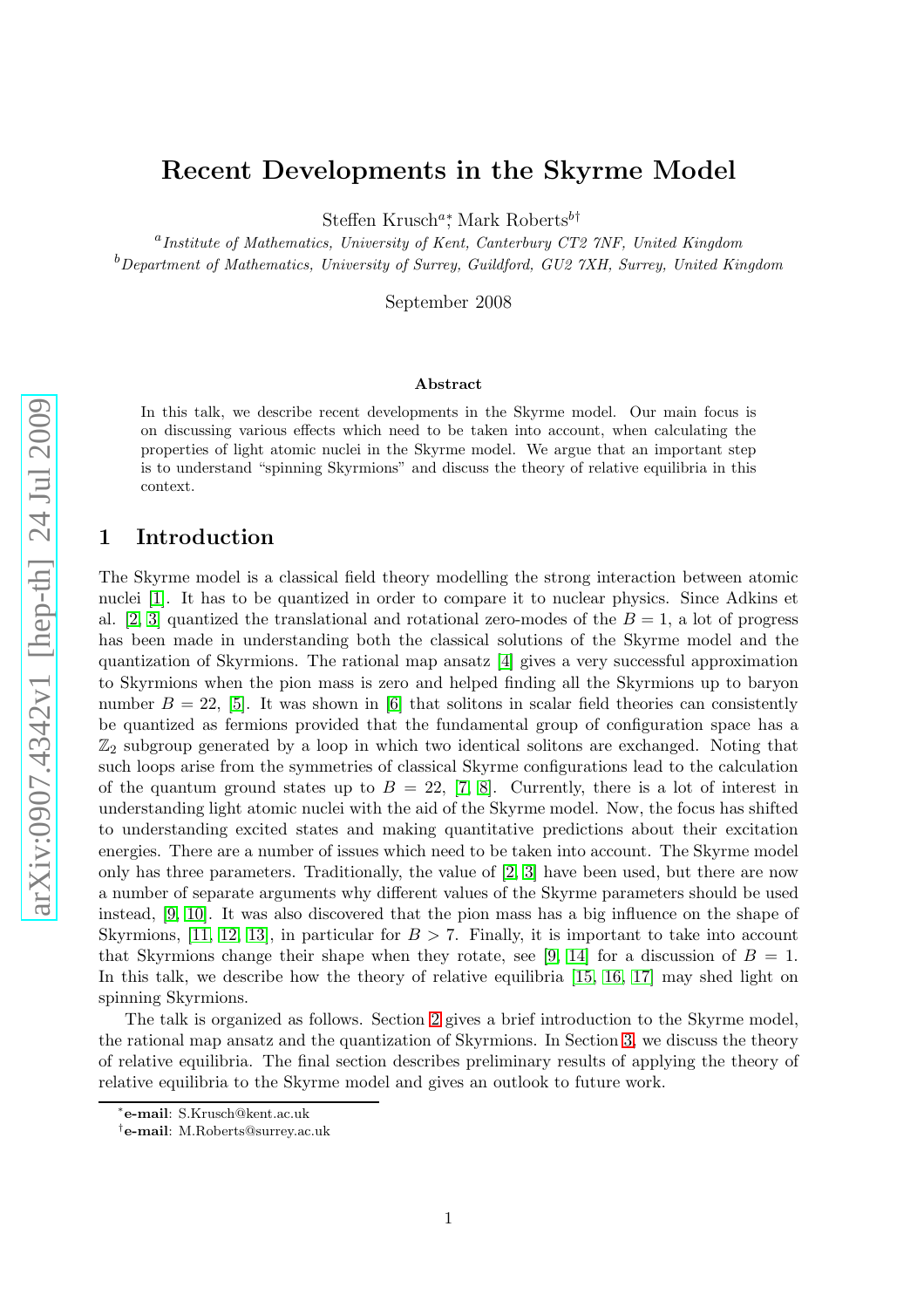## 2 The Skyrme Model

The Skyrme model is a nonlinear theory of pions which models the strong interaction between atomic nuclei. It is defined in terms of a field  $U(t, x) \in SU(2)$ . The Skyrme Lagrangian is given by

$$
L = \int \left( -\frac{1}{2} \operatorname{Tr} \left( R_{\mu} R^{\mu} \right) + \frac{1}{16} \operatorname{Tr} \left( [R_{\mu}, R_{\nu}] [R^{\mu}, R^{\nu}] \right) + m^2 \operatorname{Tr} \left( U - 1_2 \right) \right) d^3 x \,, \tag{1}
$$

where  $R_{\mu} = (\partial_{\mu}U)U^{\dagger}$ , and m is proportional to the pion mass, [\[11\]](#page-7-10). The Skyrme Lagrangian has localized finite energy solutions which behave like particles and are known as Skyrmions.

The Lagrangian is written in "geometric units" in which length is measured in units of  $2/e f_{\pi}$ and energy in units of  $f_{\pi}/4e$ . The parameters  $f_{\pi}$  and e are known as the pion decay constant and the Skyrme constant, respectively, and will be discussed in more detail later.

In order to have finite energy, Skyrme fields have to take a constant value,  $U(|\mathbf{x}| = \infty) = 1$ , at infinity. Therefore, from a topological point of view the Skyrme field  $U$  at a fixed time can be regarded as a map  $U: S^3 \to S^3$ , and such maps are characterized by an integer-valued winding number. This topological charge is interpreted as the baryon number, which for our purposes can be thought of as the number of protons and neutrons.

The Skyrme Lagrangian is invariant under the Poincaré group of Lorentz transformations and translations in space, together with rotations in target space. There is also a discrete symmetry

$$
\mathcal{P}: U(\mathbf{x}) \mapsto U^{\dagger}(-\mathbf{x}) \tag{2}
$$

known as parity. In the following, we will describe static solutions. We will ignore translations and focus on the symmetry group  $SO(3) \times SO(3)$ : rotations in space and rotations in target space (known as isorotations). As usual, rotations are given by  $\mathbf{x} \mapsto R\mathbf{x}$  where  $R^{T} R = 1$ , and isorotations by  $U \mapsto AUA^{\dagger}$ , where  $A \in SU(2)$ . These symmetries will play a very important role for the calculation of quantum states in the Skyrme model.

#### 2.1 The Rational Map Ansatz

In this section, we describe the rational map ansatz [\[4\]](#page-7-3) which is a very successful approximation to minimal energy Skyrme configurations. The most convenient way for obtaining the explicit formula is the geometric approach of Manton [\[18,](#page-8-3) [19\]](#page-8-4).

The main idea is to use rational maps, i.e. holomorphic maps between two-spheres in space and target space. In complex stereographic coordinates,

<span id="page-2-0"></span>
$$
S^2 \to \mathbb{C} \cup \infty : (\theta, \phi) \mapsto z = \tan\left(\frac{\theta}{2}\right) e^{i\phi},
$$

rational maps can simply be written as ratios of polynomials  $p(z)$  and  $q(z)$ ,

$$
R(z) = \frac{p(z)}{q(z)}.
$$

The inverse map for the stereographic projection is

$$
\mathbf{n}_z = \frac{1}{1+|z|^2} \left( \begin{array}{c} z+\bar{z} \\ i(\bar{z}-z) \\ 1-|z|^2 \end{array} \right).
$$

The ansatz for the Skyrme field is then given by

$$
U(r, z) = \exp\left(if(r) \mathbf{n}_{R(z)} \cdot \boldsymbol{\tau}\right),
$$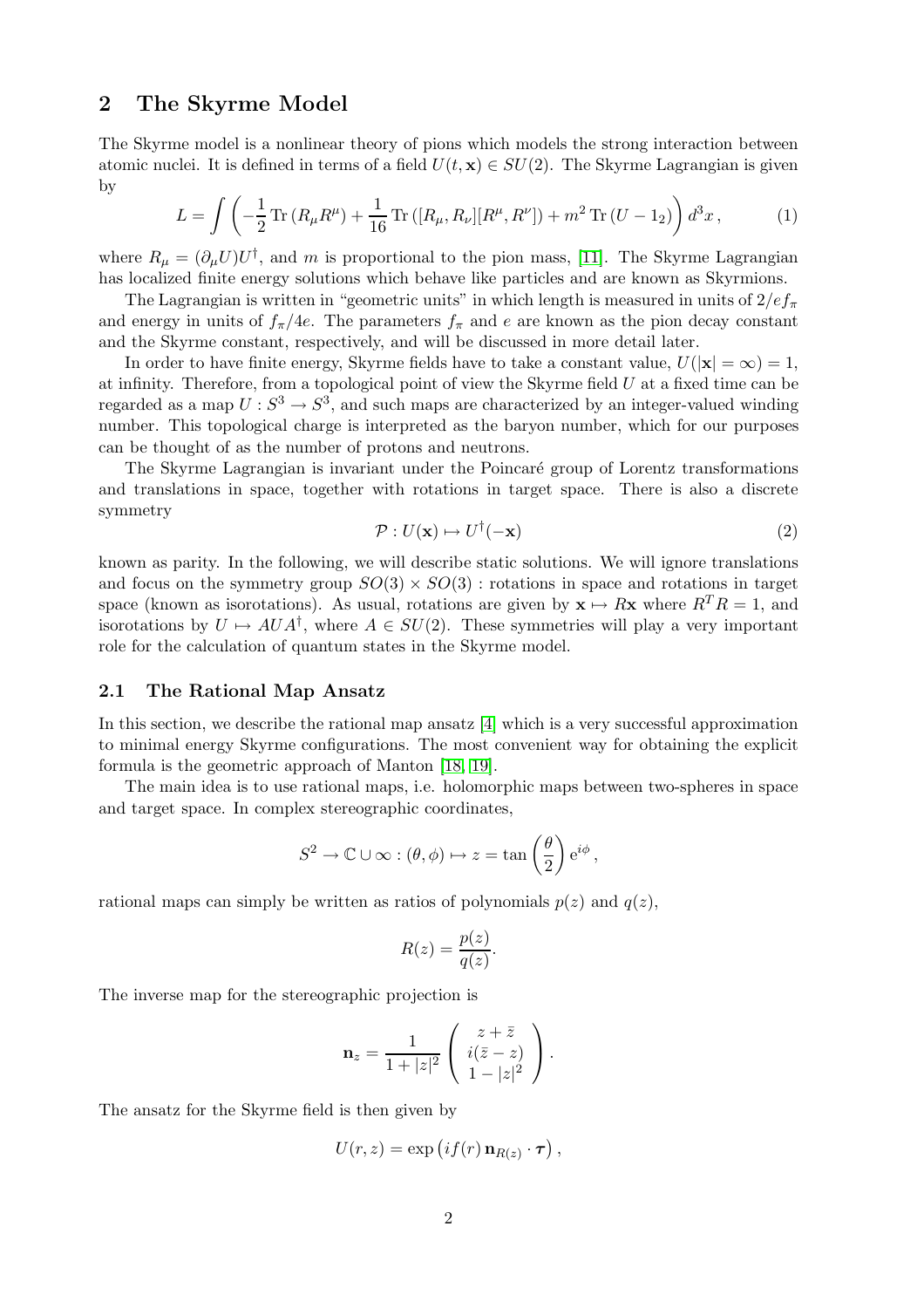where  $\tau$  denotes the Pauli matrices. This approximation leads to various simplifications. Angular and radial integrals decouple, and the angular integrals only depend on a finite number of parameters. The baryon number is given by

$$
B = -\frac{1}{2\pi^2} \int f' \sin^2 f \left( \frac{1+|z|^2}{1+|R|^2} \left| \frac{dR}{dz} \right| \right)^2 \frac{2i dz d\bar{z}}{(1+|z|^2)^2} dr,
$$

and equals the (polynomial) degree of the rational map. Here, the profile function  $f(r)$  satisfies the boundary conditions  $f(0) = \pi$  and  $f(\infty) = 0$ . The energy can be written as

$$
E = 4\pi \int_0^\infty \left( r^2 f'^2 + 2B \sin^2 f \left( f'^2 + 1 \right) + \mathcal{I} \frac{\sin^4 f}{r^2} + 2m^2 r^2 \left( 1 - \cos f \right) \right) dr,
$$

where

$$
\mathcal{I} = \frac{1}{4\pi} \int \left( \frac{1+|z|^2}{1+|R|^2} \left| \frac{dR}{dz} \right| \right)^4 \frac{2i \, dz \, d\bar{z}}{(1+|z|^2)^2} \, .
$$

In order to minimise E one first minimises T over all maps of degree B. The profile function  $f$ is then found by solving the Euler-Lagrange equation for E with B and T fixed. For small B the symmetry is sufficient to determine the relevant rational map. For larger  $B$ , the parameters have to be found by minimizing I numerically. The rational maps which minimize I for  $m = 0$ have been determined numerically in [\[5,](#page-7-4) [20\]](#page-8-5) for all  $B \leq 40$ . The rational map ansatz has proven to be very successful for predicting energy and symmetries of Skyrmions (in particular for  $m = 0$ . Table [1](#page-3-0) gives some examples of rational maps, and figure 1 shows the corresponding level sets of constant energy density.

<span id="page-3-1"></span><span id="page-3-0"></span>

| B              | symmetry       | R(z)                                              |
|----------------|----------------|---------------------------------------------------|
| $\mathbf{1}$   | O(3)           | $\tilde{z}$                                       |
| $\overline{2}$ | $D_{\infty h}$ | $\gamma^2$                                        |
| 3              | $T_d$          | $\frac{\sqrt{3}iz^2-1}{z^3-\sqrt{3}iz}$           |
| 4              | $O_h$          | $\frac{z^4+2\sqrt{3}iz^2+1}{z^4-2\sqrt{3}iz^2+1}$ |

Table 1: Rational maps for the minimal energy solutions for  $B = 1, \ldots, 4$ .

<span id="page-3-2"></span>The restriction that that  $R(z) = p(z)/q(z)$  is a quotient of two holomorphic polynomials can be relaxed. By allowing p and q to be functions of z and  $\bar{z}$  the rational map ansatz can be "improved". This leads to best approximations to the numerical solutions for  $B = 3$  and 4 known to date [\[22\]](#page-8-6). This approach also provides insight into the singularity structure of Skyrmions. However, the price to pay is that the energy now contains two functions which have to be minimized  $(\mathcal{I} \text{ and } \mathcal{J})$ . Another way to generalize the rational map ansatz is to "deform" the sphere", so that the energy density in localized around a squashed sphere. The baryon density remains the same, but the energy density picks up even more terms (work in progress). For yet another generalization of the rational map ansatz see [\[23\]](#page-8-7).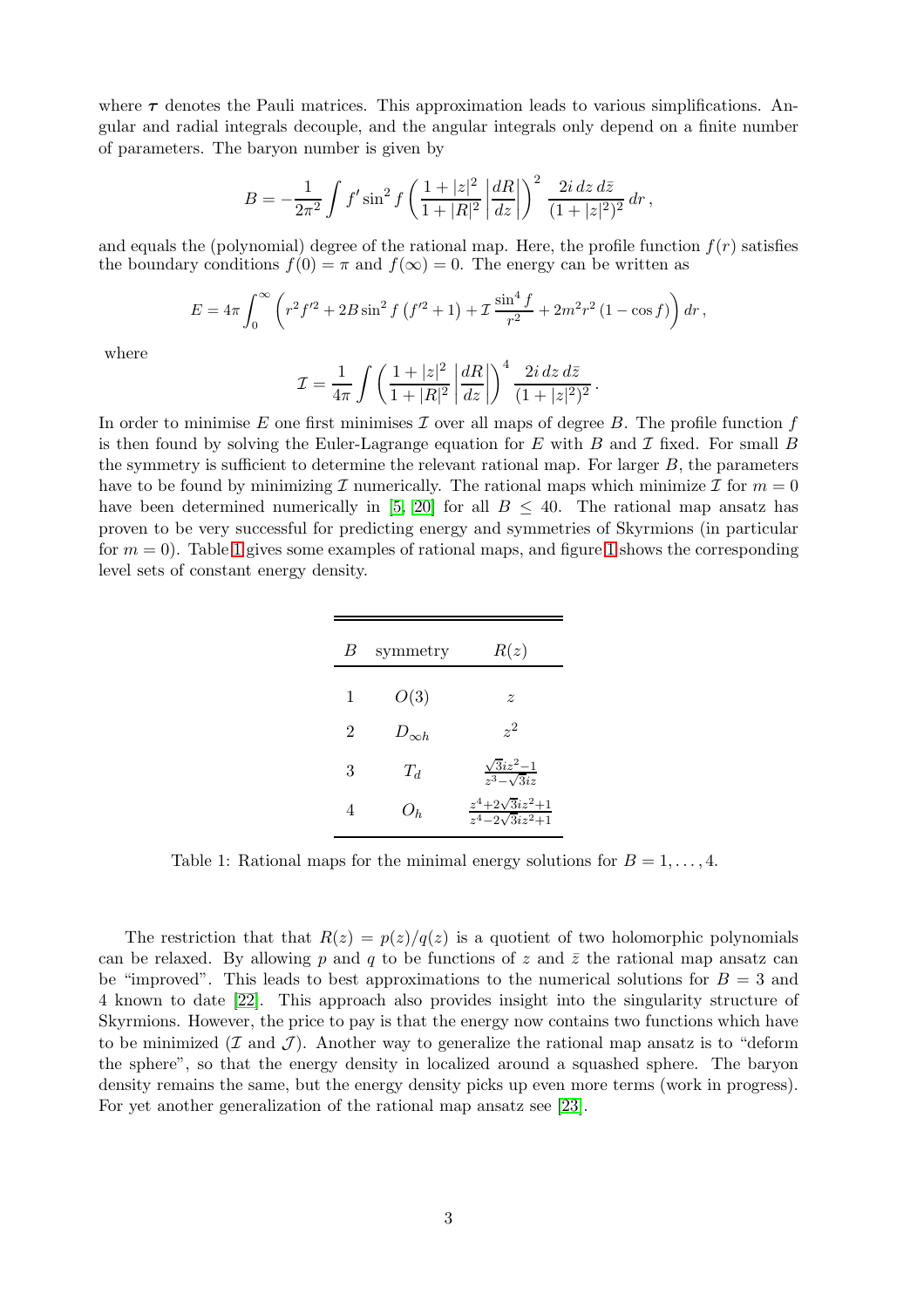

Figure 1: Energy density level sets for  $B = 1, \ldots, 4$ . (Figure taken from [\[21\]](#page-8-8)).

#### 2.2 Quantization of Skyrmions

In the following, we describe how to quantize the Skyrme model, which is a a scalar field theory, and obtain fermions following the approach of Finkelstein and Rubinstein [\[6\]](#page-7-5). Then we show how to calculate the Finkelstein-Rubinstein constraints using the rational map ansatz [\[8,](#page-7-7) [24\]](#page-8-9).

So, how do we quantize a scalar field theory and obtain fermions? The key observation is that the configuration space of the Skyrme model is topologically non-trivial, namely,

<span id="page-4-1"></span>
$$
\pi_1(Q_B) = \mathbb{Z}_2,\tag{3}
$$

where  $Q_B$  denotes the space of Skyrme configurations with topological charge  $B$ . So, rather than defining the wavefunction on the configuration space  $Q_B$  we can define the wavefunctions  $\psi$  on the covering space of configuration space:

$$
\psi: CQ_B \to \mathbb{C}.
$$

Note that [\(3\)](#page-3-1) implies that  $CQ_B$  is a double cover. In order to have fermionic quantization we have to impose the following condition,

$$
\psi(\tilde{q}_1) = -\psi(\tilde{q}_2),\tag{4}
$$

where  $\tilde{q}_1$  and  $\tilde{q}_2 \in CQ_B$  project to the same point  $q \in Q_B$ . In other words,  $\tilde{q}_1$  and  $\tilde{q}_2$  are related by a non-contractible loop in configuration space. Such loops naturally arise as symmetries of Skyrmions. For example, consider a rotation in space followed by a rotation in target space which leaves a given Skyrme configuration invariant. Assuming that the wavefunction  $\psi$  is localised at this Skyrme configuration leads to the following induced action of the  $SO(3) \times SO(3)$ symmetry on  $\psi$ :

<span id="page-4-0"></span>
$$
\exp(-i\alpha \mathbf{n} \cdot \mathbf{L}) \exp(-i\beta \mathbf{N} \cdot \mathbf{K}) \psi(\tilde{q}) = \chi_{FR} \psi(\tilde{q}),
$$
\n
$$
\text{where } \chi_{FR} = \begin{cases} 1 & \text{if the induced loop is contractible,} \\ -1 & \text{otherwise.} \end{cases} \tag{5}
$$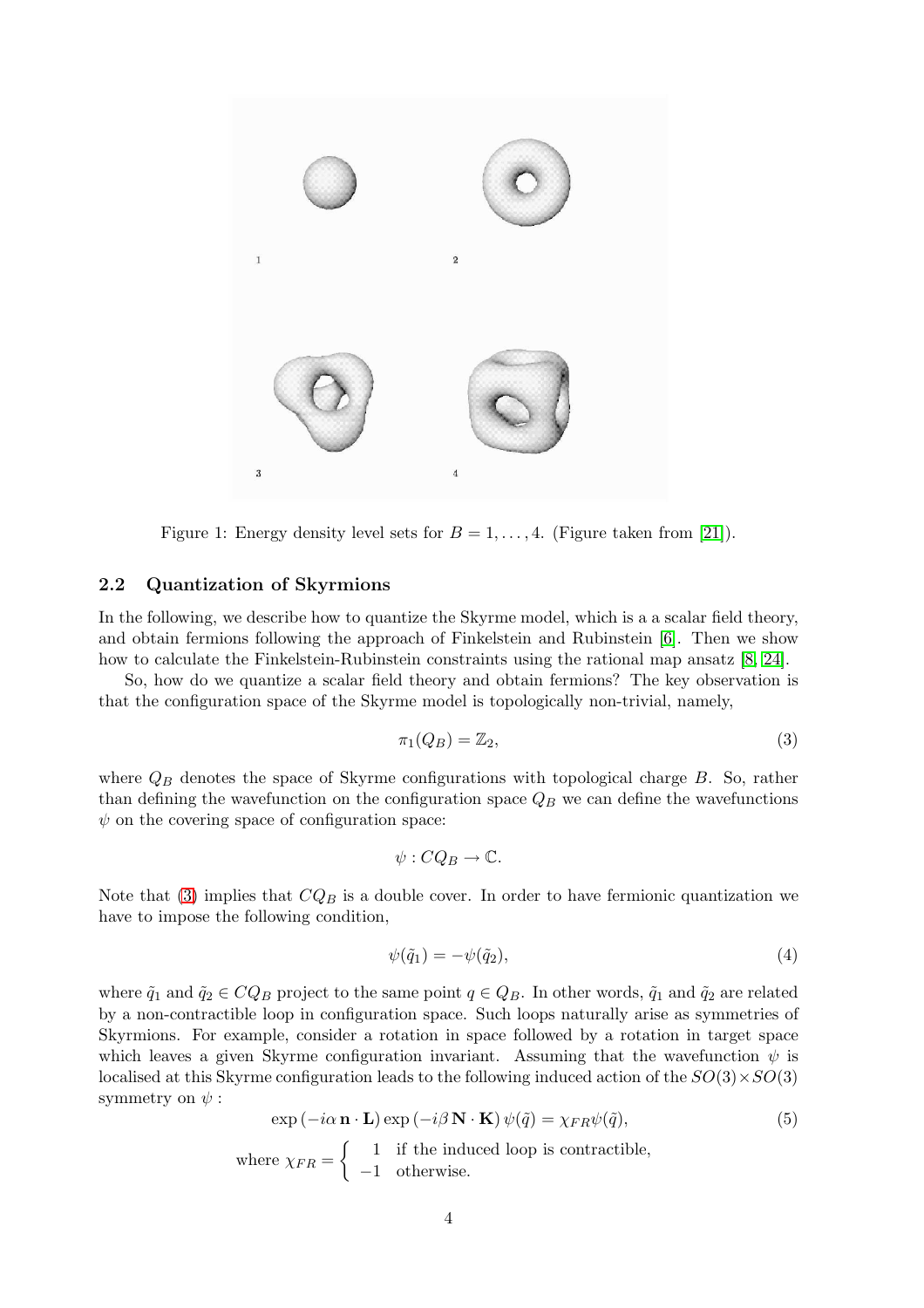Here  $\alpha$ , **n**,  $\beta$  and **N** are the angles and axis of rotation in space and target space, **L** and **K** are the body-fixed angular momentum operators in space and target space, respectively. The key question is can we calculate  $\chi_{FR} \in \pi_1(Q_B)$ ? The answer is yes, and relies on the following theorem.

**Theorem 2.1 (S.K)** The rational map ansatz induces a surjective homomorphism  $\pi_1(Rat_B) \rightarrow$  $\pi_1(Q_B)$ .

This theorem implies that if we can calculate the Finkelstein-Rubinstein constraints for rational maps  $R(z) \in Rat_B$ , where  $Rat_B$  is the space of rational maps of degree B, then we also know the constraints for the full configuration space  $Q_B$  of the Skyrme model. Fortunately, we can calculate the constraints for rational maps, and hence obtain the Finkelstein-Rubinstein constraints

$$
\chi_{FR} = (-1)^{\mathcal{N}}
$$
 where  $\mathcal{N} = \frac{B}{2\pi} (B\alpha - \beta)$ ,

for the symmetry given by [\(5\)](#page-3-2).

This approach is very general, and it is worth emphazising that the formula for the Finkelstein-Rubinstein constraints are exact, provided the (numerically calculated) exact Skyrme configuration can be deformed into a rational map Skyrmion while preserving the respective symmetries. However, in order to calculate the wavefunctions, we have to make some approximations. The simplest is the semiclassical collective coordinate quantization which we will describe in the following.

Starting from a static Skyrme configuration  $U_0(\mathbf{x})$  we can generate a set of Skyrme configurations  $U(\mathbf{x})$  which have the same energy as  $U_0(\mathbf{x})$  via

$$
U(\mathbf{x}) = A U_0 (D (A') \mathbf{x}) A^{\dagger}
$$

where A and A' are constant  $SU(2)$  matrices and  $D(A')$  is the associated  $SO(3)$  rotation. Inserting this ansatz into the Skyrme Lagrangian [\(1\)](#page-1-1) we obtain the following kinetic energy

$$
T = \frac{1}{2} a_i U_{ij} a_j - a_i W_{ij} b_j + \frac{1}{2} b_i V_{ij} b_j , \qquad (6)
$$

where  $a_k = -i \text{Tr} \left( \tau_k A^{\dagger} \dot{A} \right)$  and  $b_k = -i \text{Tr} \left( \tau_k \dot{A}' A'^{\dagger} \right)$ . Here  $U_{ij}$ ,  $V_{ij}$  and  $W_{ij}$  are integrals involving  $U_0$ . The conjugate momenta corresponding to  $b_i$  and  $a_i$  are the body-fixed spin and isospin angular momenta  $L_i$  and  $K_i$ :

$$
L_i = -W_{ij}^T a_j + V_{ij} b_j,
$$
  
\n
$$
K_i = U_{ij} a_j - W_{ij} b_j.
$$

We denote the space-fixed spin and isospin angular momenta by  $J_i$  and  $I_i$  respectively. Note  $J^2 = L^2$  and  $I^2 = K^2$ . We now regard  $L_i$ ,  $K_i$ ,  $J_i$  and  $I_i$  as quantum operators, each individually satisfying the  $\mathfrak{su}(2)$  commutation relations<sup>[1](#page-4-0)</sup>.

<span id="page-5-0"></span>The idea is now to find the lowest values of spin and isospin which are compatible with all the Finkelstein-Rubinstein constraints, then calculate the energy of these states. The Finkelstein-Rubinstein constraints arise from the symmetries of the classical minimal energy configuration. A basis for the wavefunctions is given by  $|J, J_3, L_3\rangle \otimes |I, I_3, K_3\rangle$ . Via Legendre transform, the kinetic energy T can be expressed in terms of angular momentum operators. The matrices  $U_{ij}$ ,  $V_{ij}$  and  $W_{ij}$  can be evaluated using

$$
\Sigma_{ij} = 2 \int \sin^2 f \frac{C_{\Sigma_{ij}}}{(1+|R|^2)^2} \left(1 + f'^2 + \frac{\sin^2 f}{r^2} \left(\frac{1+|z|^2}{1+|R|^2} \left|\frac{dR}{dz}\right|\right)^2\right) d^3x,
$$

where  $\Sigma = (U, V, W)$  and  $C_{\Sigma_{ij}}$  only depends on angular variables [\[27\]](#page-8-10). A similar expression was derived in [\[28\]](#page-8-11).

<sup>&</sup>lt;sup>1</sup>For a discussion of the more subtle points about body-fixed and space-fixed angular momenta in this context see for example [\[25,](#page-8-12) [26\]](#page-8-13)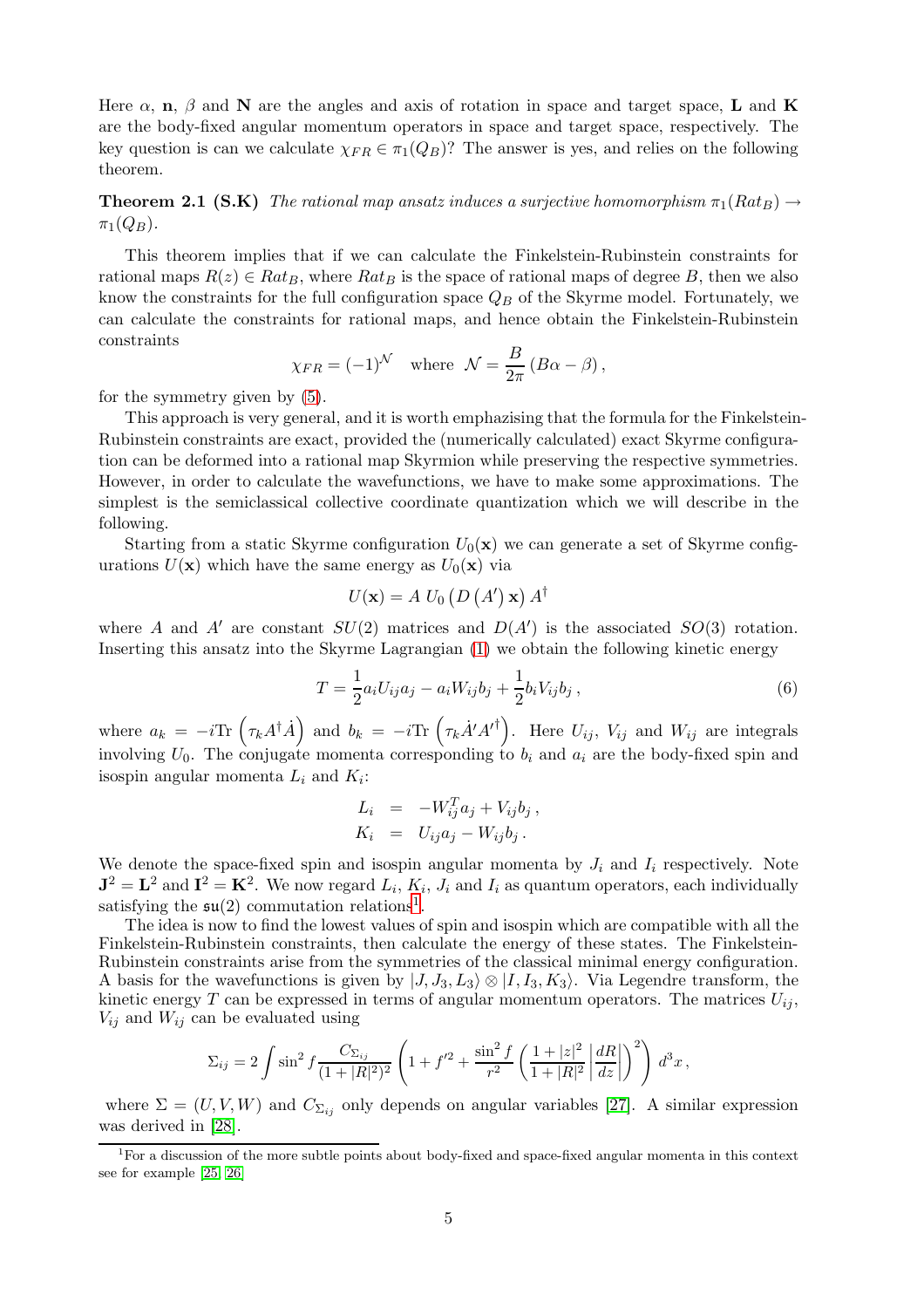#### 2.3 Results and Challenges

The approach in the previous section has been carried out quite successfully by various authors. The groundstates and possible excited states have been calculated using Finkelstein-Rubinstein constraints for  $B \leq 22$ , [\[7,](#page-7-6) [8\]](#page-7-7), leading to satisfactory results for even B, but the predictions for odd  $B$  are not as good. There are also some general results for even-even and odd-odd nuclei, which agree with experiment [\[24\]](#page-8-9). Manko, Manton and Wood [\[27\]](#page-8-10) calculated the energy levels for  $1 \leq B \leq 8$ . The results correspond well to experiment, and energies and spins of a few as yet unobserved states have been predicted.

However, the quantitative results are not very accurate. For odd  $B = 5$  and 7, the correct ground states can only be calculated by deforming the minimal energy solutions significantly, [\[29\]](#page-8-14). For  $B = 10$ , 18 and 22, the approach gives the wrong groundstates.

Despite these seemingly disappointing results there is cause for optimism. There are various ways in the above approximations can be improved. The zero-mode quantization is the simplest approximation to the quantum states (also known as rigid rotator approximation). A more sophisticated quantization can lead to better results [\[14,](#page-7-13) [30,](#page-8-15) [31\]](#page-8-16)

There is also an ongoing discussion of how best to fix the three physical parameters  $(f_\pi, e_\pi)$ and  $m$ ) in the Skyrme model. The original, and most widely used, set of Skyrme parameters has been proposed in [\[2,](#page-7-1) [3\]](#page-7-2), by matching to the proton and the Delta mass. However, it has been shown that this matching condition can be considered to be an artifact of the rigid rotator approximation, [\[9\]](#page-7-8). The studies in  $[32]$  suggest that the effective pion mass m should have the rather large value of  $m \approx 1$ . In [\[33\]](#page-8-18), a 30% lower value of the Skyrme parameter was suggested in order to match a large range of nuclei masses to experimental data. A similar conclusion was reached in [\[10\]](#page-7-9) by considering the electromagnetic properties of the quantized  $B = 6$  Skyrmion, describing  ${}^{6}_{3}$ Li.

Another recent development is the realization that the pion mass which occurs in the last term in [\(1\)](#page-1-1) has a larger influence than expected. At the physical value of the pion mass, shell-like configurations become unstable to squashing [\[11\]](#page-7-10). While the minimals for small  $B < 8$ hardly change, many new (local) minimal energy configurations have been found for larger B, see [\[12,](#page-7-11) [32,](#page-8-17) [13\]](#page-7-12). These new configurations are no longer shell-like, but often seem to contain several  $B = 4$  cubes. The relation to the phenomenological alpha particle model is discussed in [\[32\]](#page-8-17). There is hope that the Skyrme model will one day be able to describe the low energy excited states for example for  $B = 12$  or  $B = 16$  as rotational bands related to different local minima in the same way as in the alpha particle model. In order to achieve this aim, we need a better understanding of the classical solutions, possibly including saddle point solutions in the Skyrme model [\[34\]](#page-8-19).

Finally, we have to take into account that Skyrmions deform when they are spinning. This can lead to changes in the symmetries of minimal energy solutions, and different symmetries can lead to different allowed quantum states!

## 3 Relative equilibria

The zero mode quantization has been quite successful. However, it is clear that Skyrmions are deforming when they are spinning, and this effect needs to be taken into account. The theory of relative equilibria was developed for rotating molecules. It gives strong theorems as to what kind of symmetry bifurcations can occur. Numerical simulation of spinning Skyrmions is very time-consuming. Therefore, a good understanding of what kind of behaviour is to be expected is very valuable.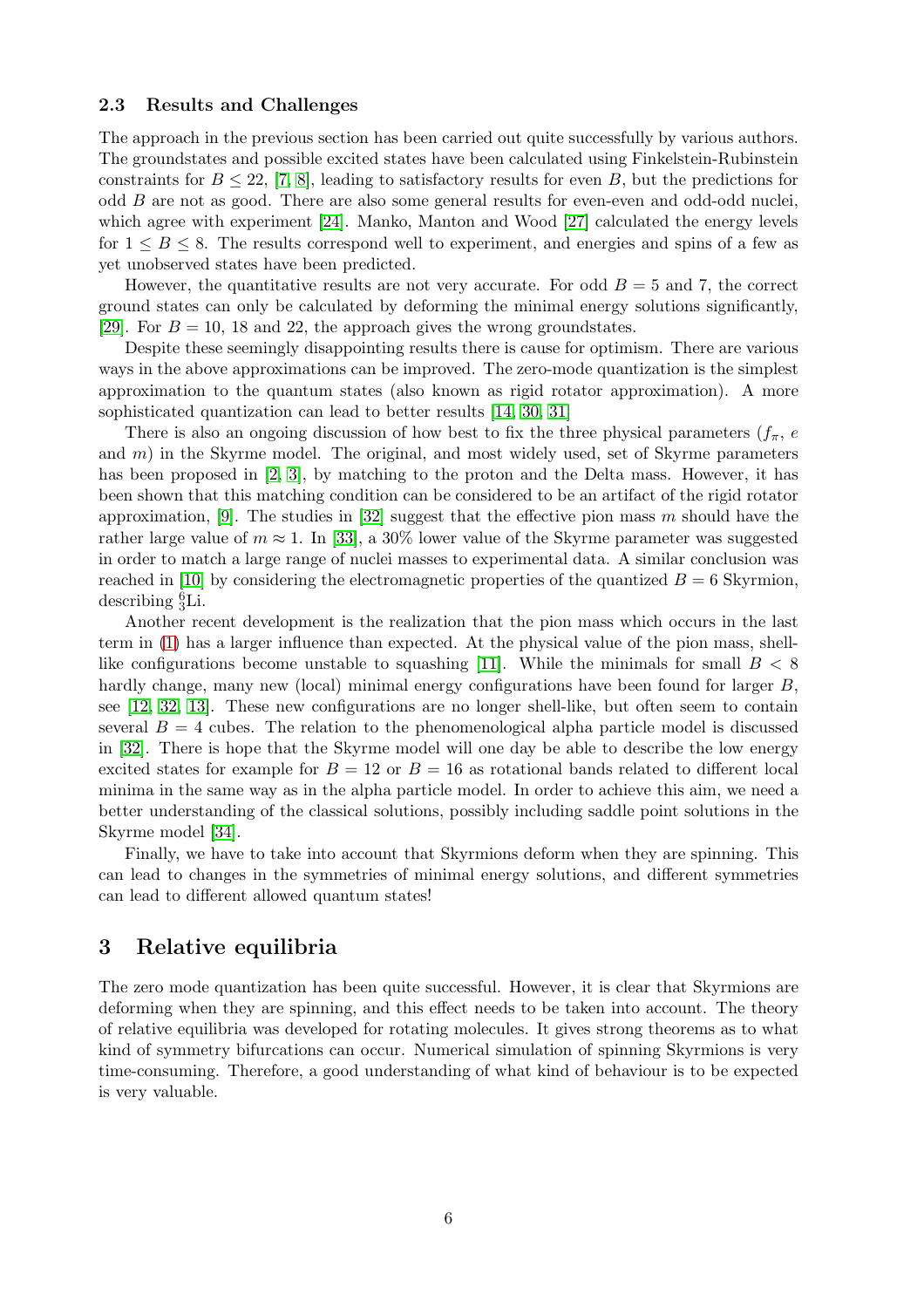#### 3.1 Theoretical Background

Let C be a smooth manifold with a smooth action of a finite dimensional Lie group  $G$ . Let  $\langle \cdot, \cdot \rangle_q$  denote the G-invariant inner product on  $T_q$ C. Consider the G-invariant Lagrangian

$$
L = \frac{1}{2} < \dot{q}, \dot{q} >_{q} - V(q),
$$

where  $V(q)$  is also G-invariant. Let  $q(t) = \exp(t\xi) r(t)$ . This induces the Lagrangian  $L_{\xi}$ 

$$
L_{\xi} = \frac{1}{2} < \dot{r}, \dot{r} > - < \dot{r}, \xi \cdot r > + \frac{1}{2} < \xi \cdot r, \xi \cdot r > -V(r),
$$

where

$$
\xi \cdot r = \frac{d}{dt} \left( \exp(t\xi) r \right)_{t=0}.
$$

An equilibrium point of  $L_{\xi}$  is called a relative equilibrium of L. A good choice of coordinates are the *slice coordinates*, splitting the dynamics into components along the group orbit  $G \cdot q_0$ and transverse to it where  $q_0$  is any point in C. In a neighbourhood of  $q_0$ , we can write  $q = g \cdot s$ where  $g \in G$  and s is in the "slice" S transverse to the group action. For the tangent vectors, we obtain

$$
g^{-1}\dot{q} = \xi \cdot s + \dot{s},
$$

where  $\xi = g^{-1}\dot{g}$ . These coordinates have the advantage that rotational and vibrational modes decouple at the point  $q_0$ .

<span id="page-7-1"></span><span id="page-7-0"></span>**Theorem 3.1** 1. In a neighbourhood of an equilibrium point  $q_0$  the corresponding Hamiltonian H can be expressed as

$$
H = h(\mu) + Q(s, \sigma),
$$

where u and  $\sigma$  are the momenta conjugate to  $\xi$  and s, respectively.

<span id="page-7-3"></span><span id="page-7-2"></span>2. The function  $h(\mu)$  is even and its Taylor series at  $0 \in \mathfrak{g}^*$  is

$$
h(\mu) = V(q_0) + \frac{1}{2}\mu^T \mathbf{I}(q_0)^{-1} \mu - \frac{1}{16} V_2^{-1} (\mu^T \mathbf{I}_s^{-1}(q_0) \mu, \mu^T \mathbf{I}_s^{-1}(q_0) \mu) + O(\mu^6),
$$

<span id="page-7-4"></span>where **I** is the locked inertia tensor, and  $V_2$  and  $I_s^{-1}$  are certain derivatives with respect to s.

<span id="page-7-7"></span><span id="page-7-6"></span><span id="page-7-5"></span>This theorem gives us a way to systematically explore relative equilibria in the Skyrme model. Here,  $\mu$  corresponds to the angular momenta **K** and **L**, and s parametrizes the vibrations/deformations, which we have ignored so far. A better understanding of the classical behaviour will help us to derive a more sophisticated quantization of Skyrmions. Note that the zero-mode quantization corresponds to only considering the quadratic approximation to  $h(\mu)$ . Symmetries place further restrictions on  $h(\mu)$  and enable us to make more general statements about possible bifurcation patterns.

#### <span id="page-7-10"></span><span id="page-7-9"></span><span id="page-7-8"></span>4 Results and Outlook

<span id="page-7-11"></span>In this talk, we described how to use the Skyrme model to calculate ground states and excited states of atomic nuclei. We also discussed various effects that have to be taken into account. One important effect is that Skyrmions deform when they are spinning. The theory of relative equilibria, which has been very useful for understanding molecular spectra [\[15,](#page-8-0) [16,](#page-8-1) [17\]](#page-8-2), will help us to find the answer to various questions.

<span id="page-7-13"></span><span id="page-7-12"></span>The first set of questions is about classical behaviour. We want to understand the families of relative equilibria which bifurcate from a given equilibrium point. Furthermore, we want to understand the symmetries of various bifurcations given the symmetry of the equilibrium points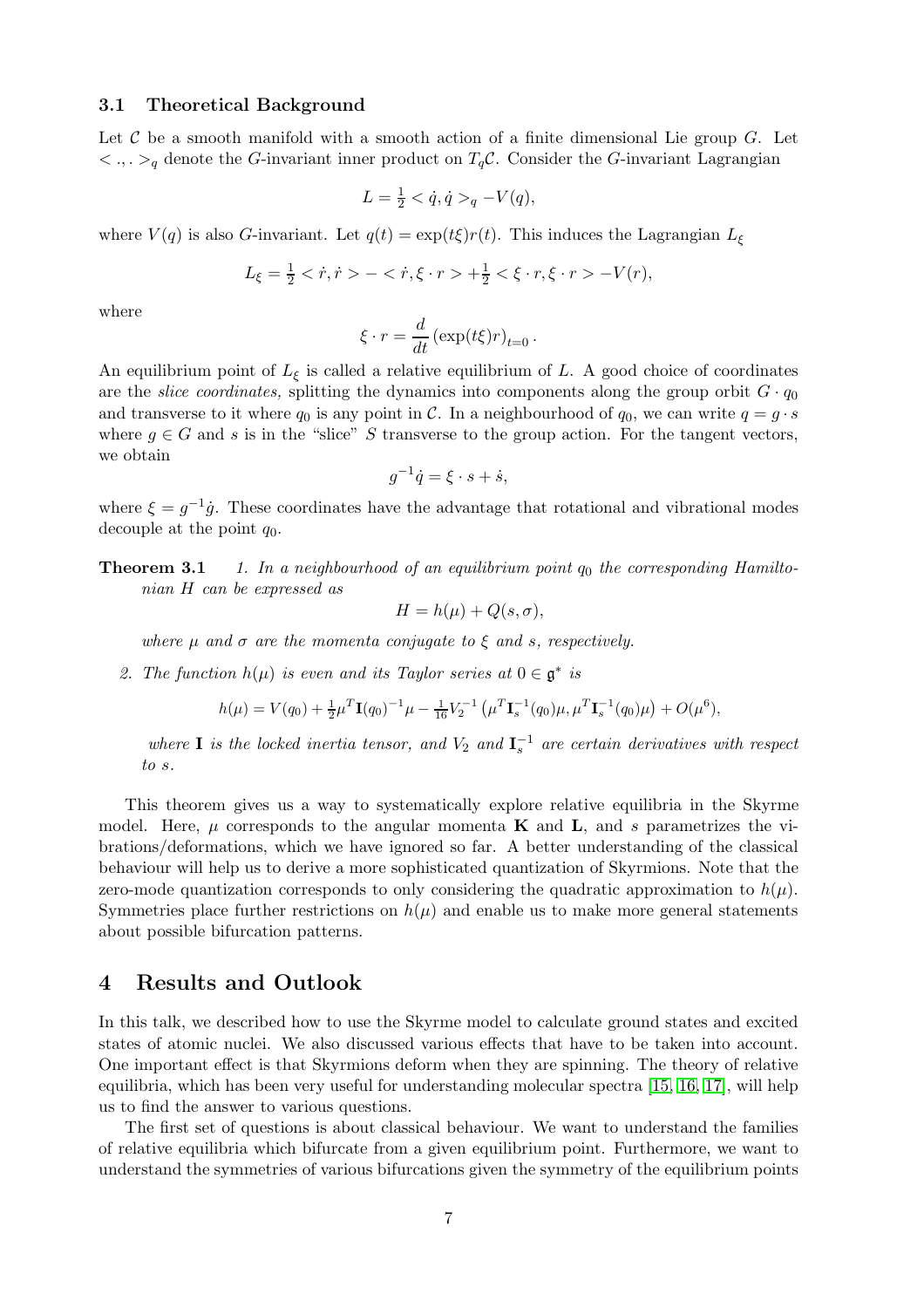<span id="page-8-2"></span><span id="page-8-1"></span><span id="page-8-0"></span>and the locked inertia tensor (which is related to the matrices  $U_{ij}$ ,  $V_{ij}$  and  $W_{ij}$  in equation [\(6\)](#page-4-1)). We are planning to calculate these symmetry bifurcations explicitly for various baryon numbers. Using a generalization of the rational map ansatz it might be possible to evaluate higher order terms in the function  $h(\mu)$ , which contains a lot of information about the bifurcations. This approach should at least enable us to identify interesting configurations together with the most appropriate rotation axes in space and target space. The corresponding relative equilibria could then be calculated numerically. For higher baryon numbers there is often a multitude of different local minima. The knowledge of how for a given  $B$  the bifurcation pattern of these various families evolves as the angular velocity increases will give us a better insight into which of these minima play the most important role.

<span id="page-8-8"></span><span id="page-8-5"></span><span id="page-8-4"></span><span id="page-8-3"></span>Finally, there is an extension of the theory of relative equilibria to quantum mechanical problems which can also be applied to the Skyrme model. Hopefully, this theory, together with the insight we gained from the classical problem, will allow us to calculate ground state and excited states of light atomic nuclei with more confidence, including those with half-integer spin.

## <span id="page-8-7"></span><span id="page-8-6"></span>Acknowledgments

<span id="page-8-9"></span>S. K. would like to thank the organizers of Quarks-2008 for a very interesting conference. S. K. is grateful to N. S. Manton, J. M. Speight and S. W. Wood for fruitful discussions. The work of M. R. was supported by a Leverhulme Trust Research Fellowship.

#### <span id="page-8-13"></span><span id="page-8-12"></span>References

- <span id="page-8-10"></span>[1] T. H. R. Skyrme, A Nonlinear field theory, Proc. Roy. Soc. Lond. **A260**: 127 (1961),
- [2] G. S. Adkins, C. R. Nappi and E. Witten, Static properties of nucleons in the Skyrme model, Nucl. Phys. B228: 552 (1983),
- <span id="page-8-11"></span>[3] G. S. Adkins and C. R. Nappi, *The Skyrme model with pion masses*, Nucl. Phys. **B233**: 109 (1984),
- <span id="page-8-14"></span>[4] C. J. Houghton, N. S. Manton and P. M. Sutcliffe, Rational maps, monopoles and Skyrmions, Nucl. Phys. B510: 507 (1998), [<hep-th/9705151>](http://arxiv.org/abs/hep-th/9705151),
- <span id="page-8-15"></span>[5] R. A. Battye and P. M. Sutcliffe, Skyrmions, fullerenes and rational maps, Rev. Math. Phys. 14: 29 (2002), [<hep-th/0103026>](http://arxiv.org/abs/hep-th/0103026),
- <span id="page-8-16"></span>[6] D. Finkelstein and J. Rubinstein, Connection between spin, statistics, and kinks, J. Math. Phys. 9: 1762 (1968),
- <span id="page-8-17"></span>[7] P. Irwin, Zero mode quantization of multi-Skyrmions, Phys. Rev. **D61**: 114024 (2000), [<hep-th/9804142>](http://arxiv.org/abs/hep-th/9804142),
- <span id="page-8-18"></span>[8] S. Krusch, Homotopy of rational maps and the quantization of Skyrmions, Ann. Phys. 304: 103–127 (2003), [<hep-th/0210310>](http://arxiv.org/abs/hep-th/0210310),
- <span id="page-8-19"></span>[9] R. A. Battye, S. Krusch and P. M. Sutcliffe, Spinning Skyrmions and the Skyrme parameters, Phys. Lett. B626: 120-126 (2005), [<hep-th/0507279>](http://arxiv.org/abs/hep-th/0507279),
- [10] N. S. Manton and S. W. Wood, Reparametrising the Skyrme model using the lithium-6 nucleus, Phys. Rev. D74: 125017 (2006), [<hep-th/0609185>](http://arxiv.org/abs/hep-th/0609185),
- [11] R. Battye and P. Sutcliffe, *Skyrmions and the pion mass*, Nucl. Phys. **B705**: 384–400 (2005), [<hep-ph/0410157>](http://arxiv.org/abs/hep-ph/0410157),
- [12] R. Battye and P. Sutcliffe, Skyrmions with massive pions, Phys. Rev. C73: 055205 (2006), [<hep-th/0602220>](http://arxiv.org/abs/hep-th/0602220),
- [13] C. Houghton and S. Magee, *The effect of pion mass on Skyrme configurations*, Europhys. Lett. **77**: 11001 (2007), [<hep-th/0602227>](http://arxiv.org/abs/hep-th/0602227),
- [14] C. Houghton and S. Magee, A zero-mode quantization of the Skyrmion, Phys. Lett. **B632**: 593–596 (2006), <hep-th/050909>,